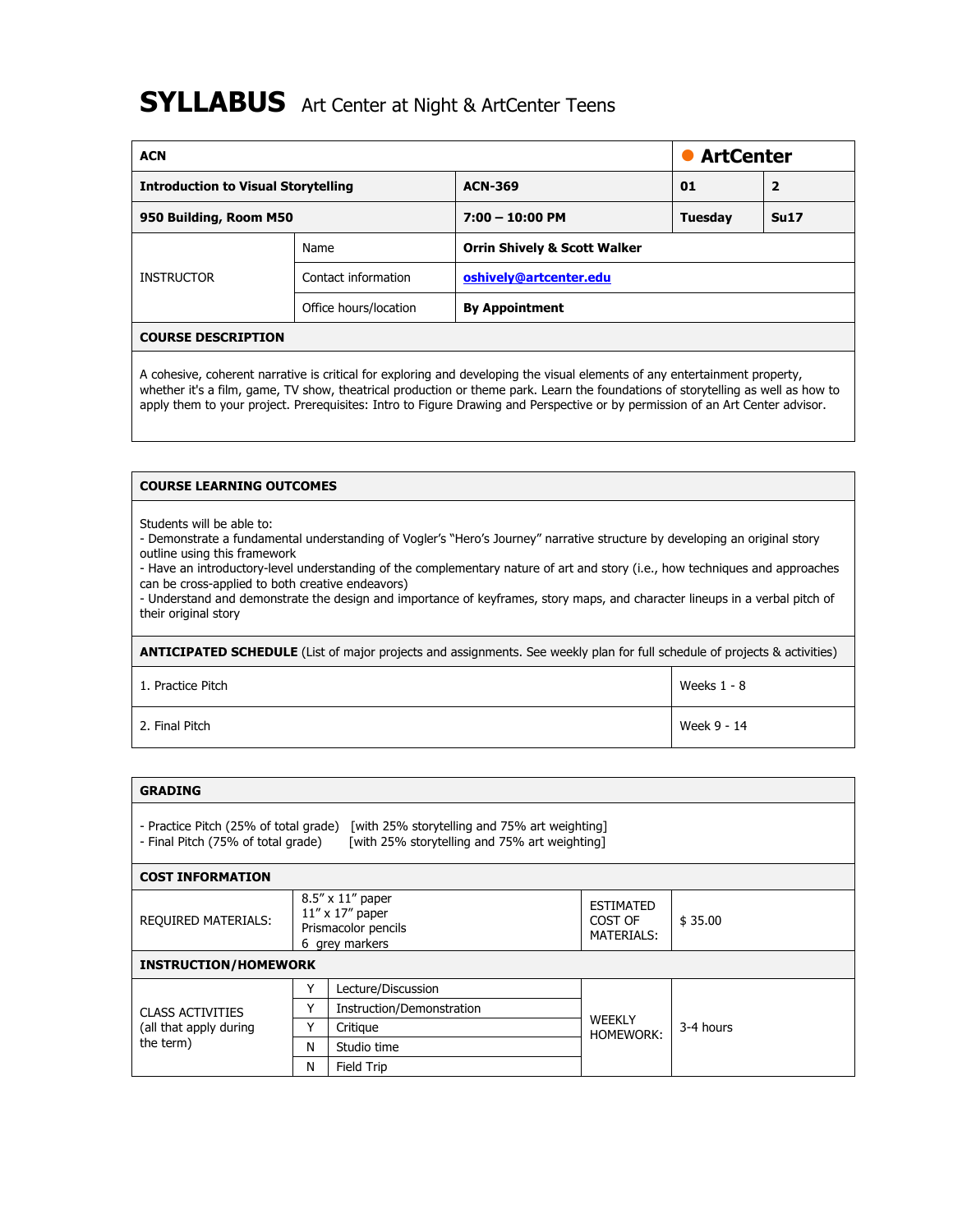| <b>WEEKLY PLAN OF ACTIVITY</b> |                                                                                     |                                                                                                                                                                                                                                                                                                                                                        |                                                                                                                                                                                                                                                                                |  |  |
|--------------------------------|-------------------------------------------------------------------------------------|--------------------------------------------------------------------------------------------------------------------------------------------------------------------------------------------------------------------------------------------------------------------------------------------------------------------------------------------------------|--------------------------------------------------------------------------------------------------------------------------------------------------------------------------------------------------------------------------------------------------------------------------------|--|--|
| Week                           | <b>Topic</b>                                                                        | <b>Class Activities</b>                                                                                                                                                                                                                                                                                                                                | <b>Assignments</b>                                                                                                                                                                                                                                                             |  |  |
| Week 1                         | Hero's Journey<br><b>Storyboarding Process</b><br>Perspective<br>Character Design   | INTRODUCTION:<br>- Student Introductions<br>- Curriculum overview<br>- Grading<br>- Expectations<br>- Overview of pitch guidelines<br><b>STORY LECTURE:</b><br>- Intro to Story / Hero's Journey<br>- Character, Conflict, Genre,<br>Worldbuilding<br>ART LECTURE & DEMO:<br>- Storyboarding process<br>- Perspective<br>- Visual reference techniques | STORYTELLING:<br>- Email Scott first draft of HJ Outline<br>(optional custom story-guide will be<br>provided)<br>- Verbally pitch draft outline at next class<br>ART:<br>- Copy a key frame from your favorite<br>movie (monochromatic)<br>- Character sketches (line up of 6) |  |  |
| Week 2                         | Hero's Journey (stages 1-3)<br>Character Development<br>Visual Reference Techniques | <b>STORY LECTURE:</b><br>- HJ Stage 1 - Ordinary World<br>- HJ Stage 2 - Call to Adventure<br>- HJ Stage 3 - Refusal of Call<br>ART LECTURE & DEMO:<br>- Character development<br>- Visual reference techniques                                                                                                                                        | STORYTELLING:<br>- Review/revise draft outline<br>- Visual story examples for HJ stages 1-3<br>- Email Scott revised outline (optional)<br>ART:<br>- Rough keyframes for HJ Stages 1-3                                                                                         |  |  |
| Week 3                         | Hero's Journey (stages 4-6)<br>Composition / Layout                                 | <b>STORY LECTURE:</b><br>- HJ Stage 4 - Meeting the Mentor<br>- HJ Stage 5 - Crossing Threshold<br>- HJ Stage 6 - Tests, Allies, Enemies<br>ART LECTURE & DEMO:<br>- Composition<br>- Layout                                                                                                                                                           | STORYTELLING:<br>- Review/revise draft outline<br>- Email Scott revised outline (optional)<br>ART:<br>- Rough keyframes for HJ Stages 4-6                                                                                                                                      |  |  |
| Week 4                         | Hero's Journey (stages 7-9)<br>Exterior<br>- Composition/Layout                     | STORY LECTURE:<br>- HJ Stage 7 - Approaching the Cave<br>- HJ Stage 8 - The Ordeal<br>- HJ Stage 9 - The Reward<br>ART LECTURE & DEMO:<br>Exterior<br>- Composition<br>- Layout                                                                                                                                                                        | STORYTELLING:<br>- Review/revise draft outline<br>- Email Scott revised outline (optional)<br>ART:<br>- Rough keyframes for HJ Stages 7-9                                                                                                                                      |  |  |
| Week 5                         | Hero's Journey (stages 10-12)<br><b>Interior</b><br>- Composition/Layout            | <b>STORY LECTURE:</b><br>- HJ Stage 10 - The Road Home<br>- HJ Stage 11 - Resurrection<br>- HJ Stage 12 - Return w/ the Elixir<br>ART LECTURE & DEMO:                                                                                                                                                                                                  | STORYTELLING:<br>- Review/revise draft outline<br>- Email Scott revised outline (optional)<br>ART:<br>- Rough keyframes for HJ Stages 10-12                                                                                                                                    |  |  |
| Week 6                         | Prep for Practice Pitch<br>Value and Lighting                                       | <b>STORY LECTURE:</b><br>- Review Hero's Journey / Story Arc<br>- Review Pitch Tips/Guidelines<br>ART LECTURE & DEMO:<br>- Value and lighting                                                                                                                                                                                                          | STORYTELLING:<br>- Review/revise draft outline<br>- Email Scott revised outline (optional)<br>ART:<br>- Finish/revise rough keyframes for pitch                                                                                                                                |  |  |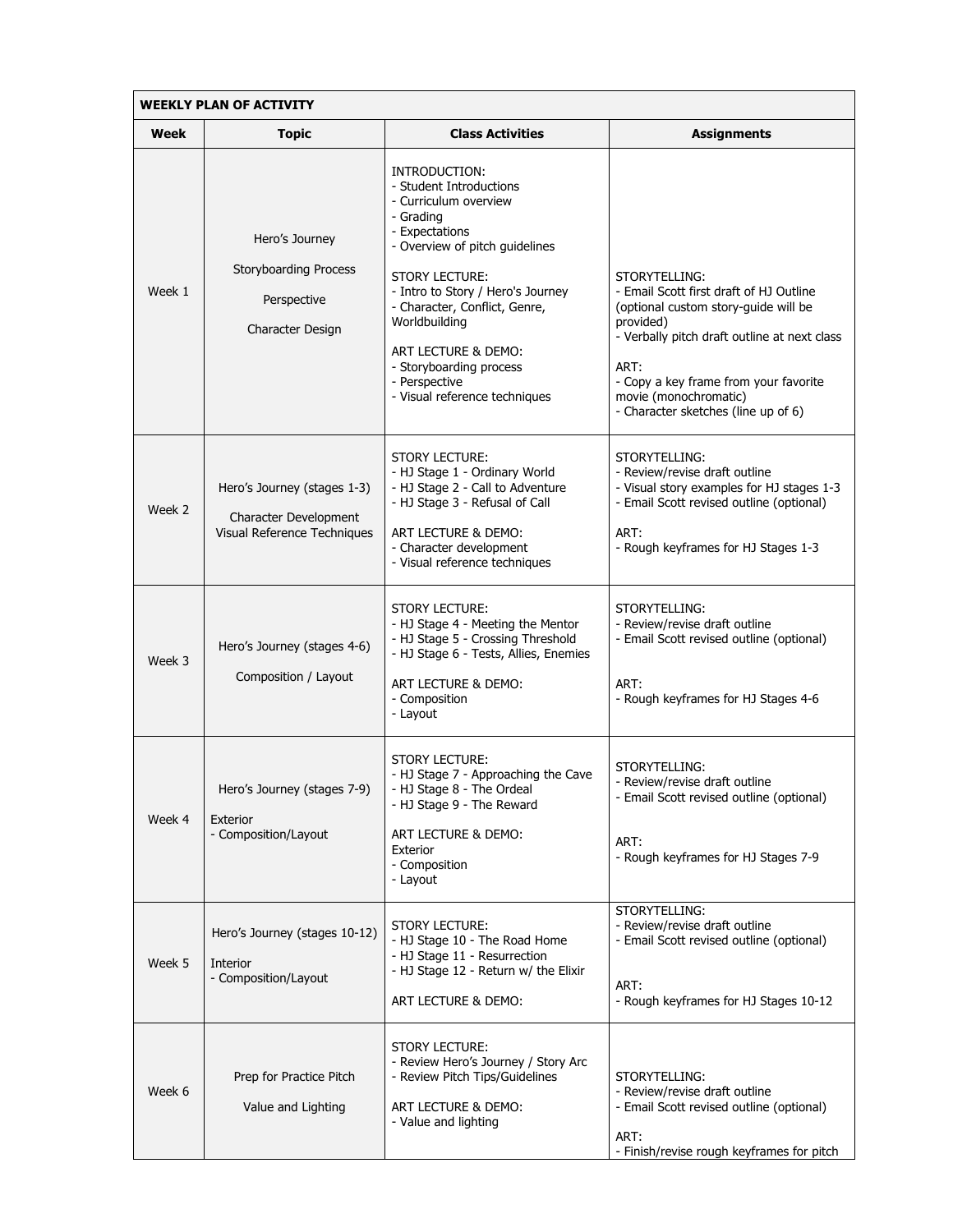|         |                                                       |                                                                                                                                         | <b>PREP FOR PRACTICE PITCH</b>                                                                                                                                 |
|---------|-------------------------------------------------------|-----------------------------------------------------------------------------------------------------------------------------------------|----------------------------------------------------------------------------------------------------------------------------------------------------------------|
| Week 7  | Story Pitch Map                                       | <b>PRACTICE PITCH</b><br><b>STORY LECTURE:</b><br>$- N/A$<br>ART LECTURE & DEMO:<br>- World Map                                         | STORYTELLING:<br>- Email Scott revised outline (optional)<br>ART:<br>- Design a story map for pitch                                                            |
| Week 8  | Settings & Symbolism<br>Color Theory & Color Keys     | STORY LECTURE:<br>- Pitch Review<br>- Settings & Symbolism<br>ART LECTURE & DEMO:<br>- Color Keys                                       | STORYTELLING:<br>- Finalize story outline<br>- Email Scott revised outline (optional)<br>ART:<br>- Apply a single color wash to each of the<br>rough keyframes |
| Week 9  | Narrative Plot Structures<br><b>Color Application</b> | <b>STORY LECTURE:</b><br>- Show, Hint, Omit Lecture<br>ART LECTURE & DEMO:<br>- Character costume & color                               | STORYTELLING:<br>- Polish story pitch<br>- Email Scott revised pitch (optional)<br>ART:<br>- Finished/colored keyframes for stages<br>$1-3$                    |
| Week 10 | POV, Tone, Style<br>Props, Vehicles & Mounts          | STORY LECTURE:<br>- POV, Tone, & Style<br>ART LECTURE & DEMO:<br>- Props & transportation                                               | STORYTELLING:<br>- Polish story pitch<br>- Email Scott revised pitch (optional)<br>ART:<br>- Finished/colored keyframes for stages<br>$4-6$                    |
| Week 11 | <b>Art Polish</b>                                     | <b>STORY LECTURE:</b><br>- N/A<br>ART LECTURE & DEMO:<br>- Materials & finishes                                                         | STORYTELLING:<br>- Polish story pitch<br>- Email Scott revised pitch (optional)<br>ART:<br>- Finished/colored keyframes for stages<br>$7-9$                    |
| Week 12 | Art Polish                                            | <b>STORY LECTURE:</b><br>- N/A<br>ART LECTURE & DEMO:<br>- Visual effects                                                               | STORYTELLING:<br>- Polish story pitch<br>- Email Scott revised pitch (optional)<br>ART:<br>- Finished/colored keyframes for stages<br>$10 - 12$                |
| Week 13 | Review and prep for<br><b>Final Pitch</b>             | <b>STORY LECTURE:</b><br>- Review Hero's Journey / Story Arc<br>- Review Pitch Tips/Guidelines<br>ART WORKSHOP<br>- In-class 1:1 review | <b>PREP FOR FINAL PITCH</b>                                                                                                                                    |
| Week 14 | <b>Topic</b>                                          | <b>FINAL PITCH</b>                                                                                                                      | N/A                                                                                                                                                            |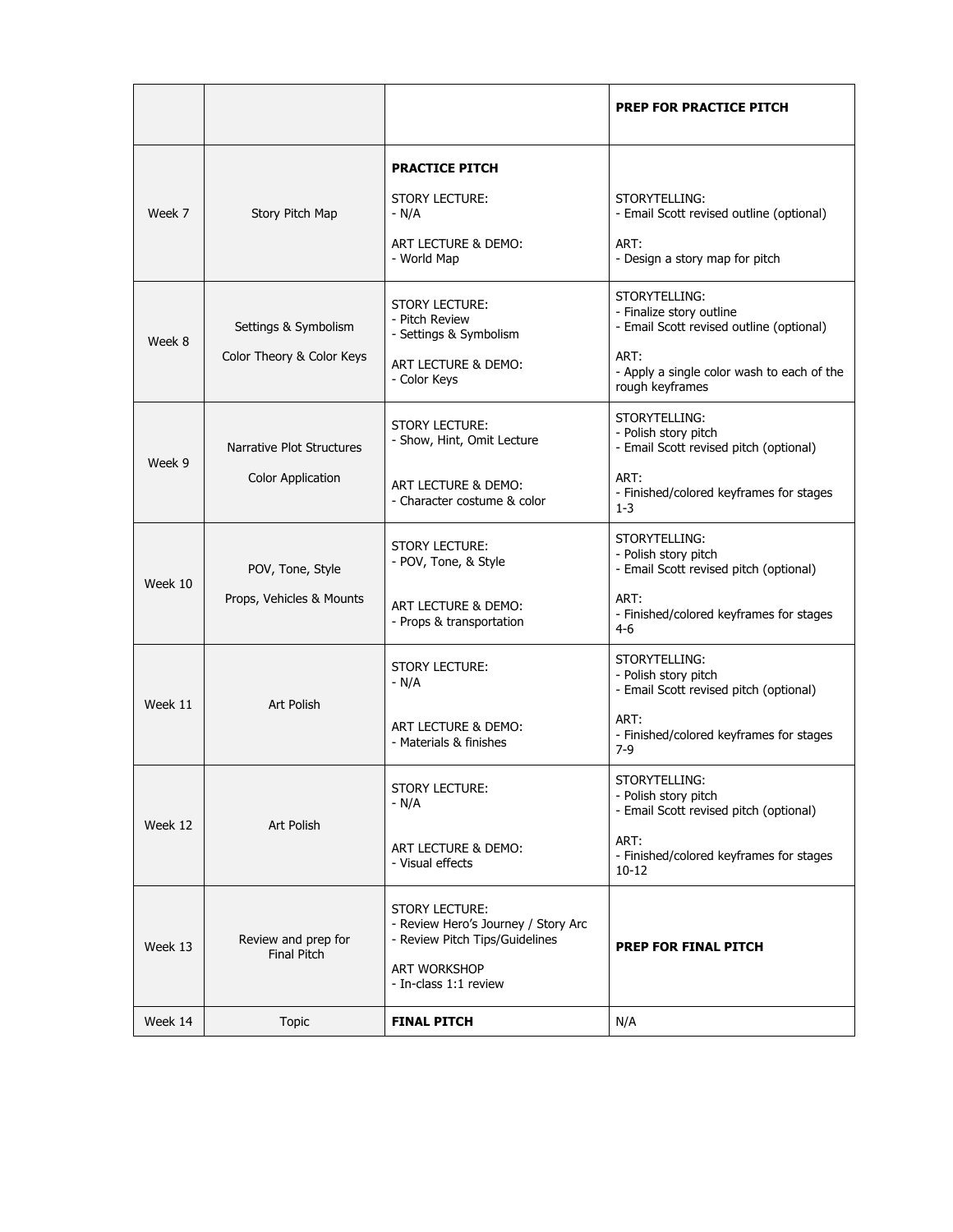## **EXPECTATIONS FOR CLASSROOM CONDUCT**

ArtCenter is committed to maintaining a civil and safe learning environment, free from bias, coercion, and harassment for all. The classroom is a shared environment where all parties are accountable for behavior and contributions to a productive and supportive atmosphere. We understand that our members represent a rich variety of backgrounds and perspectives and are committed to providing a set of conditions for learning that respects diversity. While working together to build this community we ask all members to:

- Be open to the views of others<br>• Honor the uniqueness of collear
- Honor the uniqueness of colleagues
- Communicate in a respectful manner
- Recognize differences in learning, language, approach and ability
- Appreciate the opportunity that we have to learn from each other in this community
- Respect the work and materials of others

All students are expected to abide by the ArtCenter Code of Conduct. All Faculty members, as Employees, are expected to abide by the Employee Standards of Conduct. The full statements of these policies can be found in the Student and Employee Handbooks. To report an incident, please see the Grievance and Complaint Policies and procedures listed in the Student Handbook, Faculty Handbook, and Employee Handbook. If you have any concerns or would like to discuss an incident, please contact your Instructor, your Department Chair, the Center for the Student Experience, or the **Office of the Provost**.

#### **POLICY AGAINST HARASSMENT**

The College is committed to providing an educational environment that is free of any kind of unlawful harassment. In keeping with this commitment, the College maintains a strict policy prohibiting unlawful harassment by any employee and by any third parties, such as contractors, visitors, students or vendors. Any harassment on the basis of race, color, religious creed, sex, ancestry, national origin, age, physical or mental disability, medical condition, genetic characteristic, marital status, veteran status, sexual orientation, gender identity, transgender identity or any other characteristic protected by federal, state or local law is strictly prohibited. Examples of such conduct that may violate this policy include verbal harassment, physical harassment or visual harassment. Verbal harassment may include, but is not limited to, epithets and derogatory comments or slurs on any of the bases listed above. Physical harassment may include, but is not limited to, assaulting, impeding or blocking movement, or physically interfering with the normal work or movement of another, when directed at that individual on any of the bases listed above. Visual harassment may include, but is not limited to, the display or possession of derogatory posters, cartoons, computer images or drawings on any of the bases listed above. Violation of the Policy Against Harassment may result in disciplinary action, up to and including suspension or dismissal. Please see the **Student Handbook** for additional guidelines on the above.

Title IX Student Policy and Procedure

ArtCenter does not discriminate on the basis of sex, gender or sexual orientation in its education programs or activities. ArtCenter complies with Title IX of the Education Amendments of 1972, and certain other federal and state laws, which prohibit discrimination on the basis of sex, gender, or sexual orientation in employment, as well as all education programs and activities operated by the College (both on and off campus), and protect all people regardless of their gender or gender identity from sex discrimination, which includes sexual harassment and sexual violence. For more information, please see the Notice of Non-Discrimination and Policy Statement. Further contact information, policies and procedures, complaint forms, and other resources can be found on the Title IX Webpage on Inside.ArtCenter.edu.

## **ATTENDANCE POLICY**

To complete a course successfully, students must attend all class sessions (unless they are engaged in research or location assignments that have been authorized in advance by the class instructor of the missed class). The instructor takes attendance at the beginning of each class. At the discretion of the instructor, three or more absences may result in a grade of F. Students who miss a class due to illness should discuss the absence with the instructor at the next class meeting. Students who are ill for a week or longer should inform their Department Chair's office of their absence. Please see the full Attendance Policy in the **Student Handbook** for more information.

## **DISABILITY STATEMENT**

ArtCenter complies with the Americans with Disabilities Act, Section 504 of the Rehabilitation Act, and state and local requirements regarding students and applicants with disabilities. Under these laws, no otherwise qualified individual with a disability shall be denied access to, or participation in the services, programs and activities of the College. The Center for the Student Experience has more information on Disability Services, policy and Resources for students. Please see the full Disability Statement in the Student Handbook for more information.

#### **STATEMENT OF ACADEMIC AND CREATIVE INTEGRITY**

Academic and creative integrity is essential to personal and educational growth of students, which all members of the ArtCenter community are expected to uphold. This value maintains the standards of excellence of the College and creates a meaningful learning environment. A violation of the Academic and Creative Integrity Policy is defined as misconduct including but not limited to plagiarism, creative dishonesty, multiple submission of the same work, cheating, unauthorized collaboration, misrepresentation of ability, sabotage, falsification of records, and complicity in any of the above. The full Academic Integrity Policy can be found in the Student Handbook

#### **GRADE POINT DESCRIPTIONS**